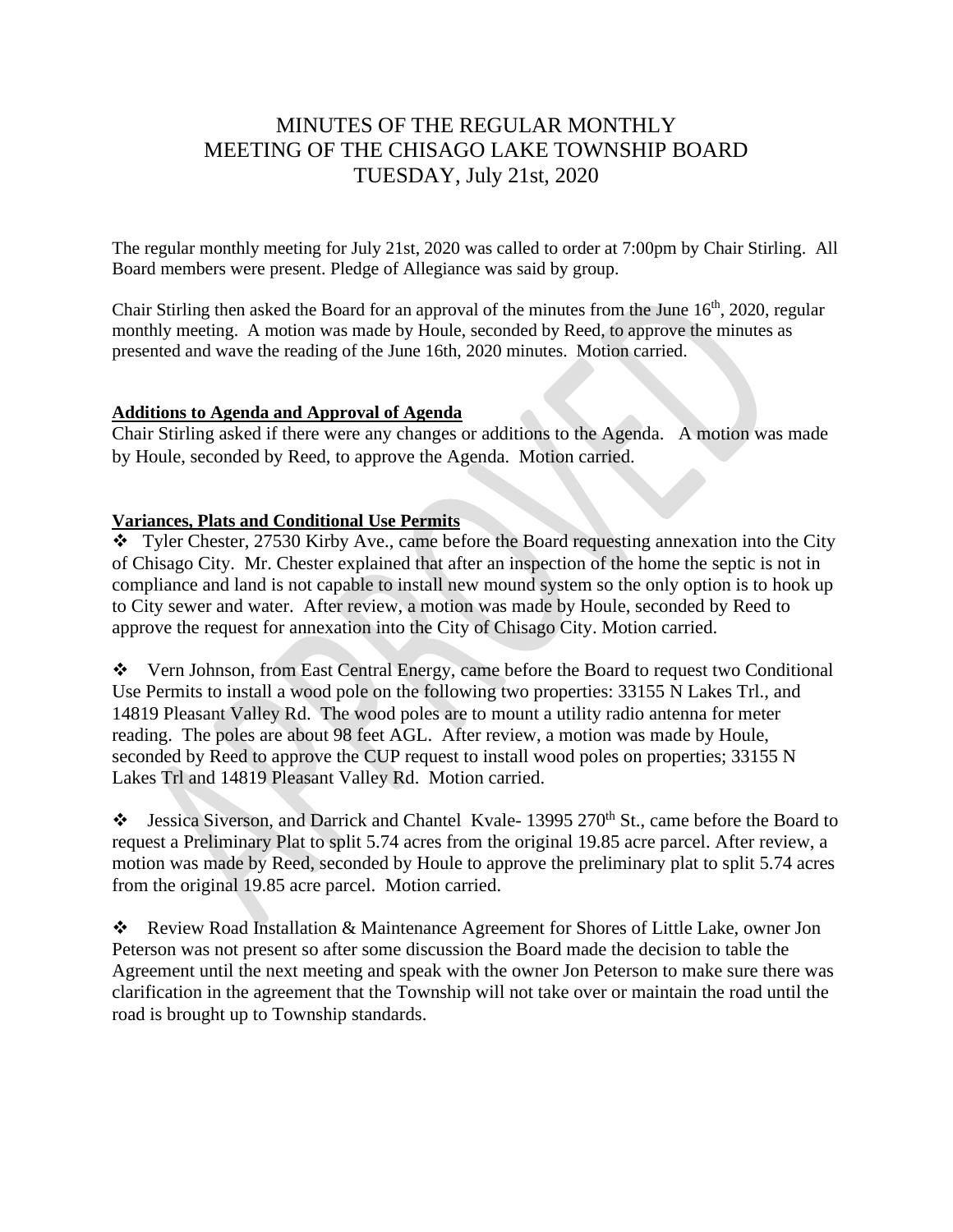### Page 2 of July 2020 Minutes

❖ The Board Received a permission form from Frontier requesting to locate, construct, operate and maintain telephone facilities to 24915 Morgan Ave. After review, a motion was made by Houle, seconded by Reed, to approve the request approving Frontier to locate, construct, operate and maintain telephone facilities to 24915 Morgan Ave. Motion carried.

### **Old Business**

❖ Clerk Peterson presented the Board with a revised Election Judge list for approval for the 2020 Primary Election and requested a wage increase for Election Judges from \$10.00/hr to \$12.00/hr and Head Judge increase from \$12.00/hr to \$15.00/hr. After review, a motion was made by Houle, seconded by Reed to approve the revised Election Judge list and approve the wage increase requested. Motion carried.

### **New Business**

❖ Chair Stirling informed the Board that we are eligible for \$2,285.79 through the CARES Act Election Administration Grant from Chisago County and eligible for \$117,675 through the CRF (Coronavirus Relief Fund) from the Minnesota Department of Revenue. These funds are to prevent, prepare for, and respond to coronavirus during March 1, 2020 thru December 1, 2020.

# ❖

## **Road Report** – Matt Wikelius

- ❖ Matt Wikelius informed the Board that the maintenance department has been grading, graveling, etc.
	- $\triangleright$  The maintenance department is concerned with driveways that are not properly draining. There is approximately 10-12 driveways in the Township that when it rains the water runs down driveways onto the roadway and washes out the road. We need to come up with a solution to solve this issue.
	- $\triangleright$  Chloride has been applied to 282<sup>nd</sup>, 285<sup>th</sup>, 355<sup>th</sup> Streets, and Loftman Trail
	- ➢ The Township has contacted MnDOT, Metro Traffic Engineering requesting a speed study for Malmberg Avenue from the intersection with CSAH 20 (North Lakes Trl to the Intersection with CSAH 74 (347<sup>th</sup> Street)) and MnDOT informed us that we have been placed on their agenda as requested and they will contact us to discuss the study results as soon as all the necessary data is collected and evaluated.

## **Information for Officials**

- ❖ Clerk Peterson informed the Board of the following:
	- $\triangleright$  A total of 27 Building Permit Applications were issued in June 2 for new homes, 21 for other home improvements, 1 for garages/pole buildings, and 3 for sewers
	- ➢ Clerk Peterson has not heard anything about the July CCATO meeting, but will keep you posted. Chair Stirling said that they may possibly hold them at the Lent Township Hall.
	- ➢ Clerk Peterson informed the Board that we had received a Thank you from the Chisago County Historical Society for the Contribution.